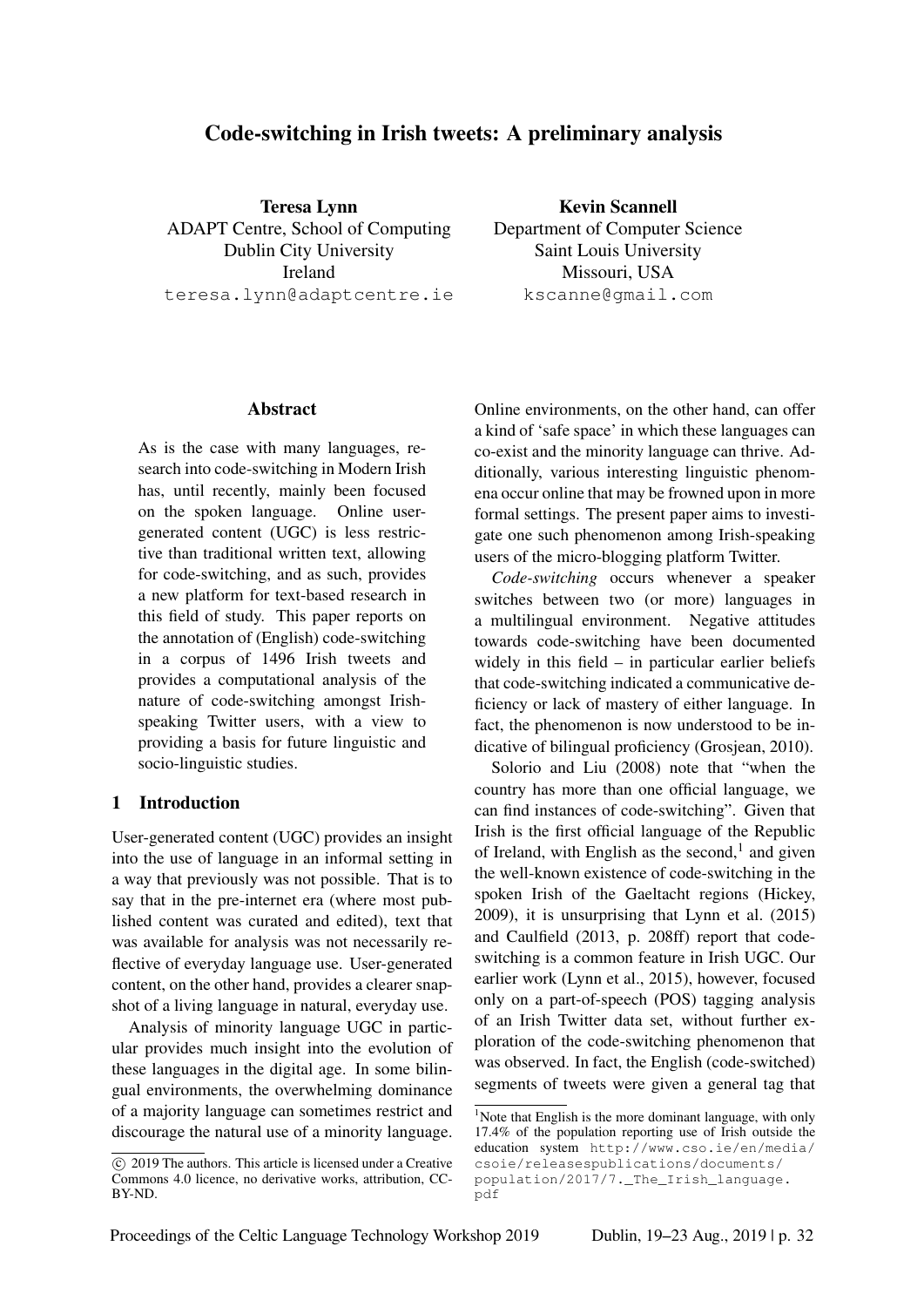was also used to label abbreviations, items, out-ofvocabulary (OOV) tokens and other (non-English) foreign words.

Our current study is a continuation of our earlier work. We annotate, document, and analyse the specific nature of code-switching between English and Irish in our corpus of Irish language tweets (Lynn et al., 2015). With this we provide a basis for linguistic research into the way in which Ireland's official languages interact in an online social context. Our contributions are as follows: (i) an enhancement of the POS-tagged Twitter corpus in which English code-switched segments are annotated, (ii) a categorisation of the types of codeswitching present in Irish tweets, and (iii) a quantitative report as to the relative frequency and use of English within Irish tweets.

## 2 Background and Related Work

#### 2.1 Code-switching

Code-switching has been a focus of study for many years, particularly in the area of bilingualism (e.g. Espinosa (1917) and Muysken (1995)). Despite being an early topic of study in the field of computational linguistics (e.g. Joshi (1982)), interest in the computational study of code-switching has grown substantially in recent years with the increased availability of online UGC (Solorio et al., 2014; Molina et al., 2016). This area of study is applicable to many facets of natural language processing (NLP), including automatic language identification (Rosner and Farrugia, 2007) and POS tagging (Solorio and Liu, 2008), for example. In fact, Minocha and Tyers (2014) carried out some preliminary analysis on English-Irish code-switching in the context of automatic language identification. It is worth noting that the advances in the area of NLP for UGC represent a valuable contribution to the field of sociolinguistics, as NLP allows for easier and more efficient processing of large data sets than traditional manual methods (e.g. Nguyen et al. (2016)).

There is much debate in the literature about whether the correct umbrella term is *codeswitching* or *code-mixing*, or in fact whether both refer to specific types of switching depending on where in the sentence it occurs. In our work, we use the term *code-switching* to cover all instances of the linguistic phenomenon that results in mixedlanguage text. We divide the instances of codeswitching in Irish tweets into four main types:

Inter-sentential: where the switch occurs at a sentence or clause boundary:

(1) *Ma t ´ a AON Gaeilge agat, ´ us´ aid ´ ´ı! It's Irish Language Week.* 'If you speak ANY Irish, use it! It's Irish Language Week.'

Intra-sentential: where the switch occurs within a sentence or clause:

(2) *Ceol alainn ar @johncreedon on ´ @RTERadio1 now.* 'Lovely music on @johncreedon on @RTERadio1 now.'

Word-level alternation: where the switch occurs within a word:

(3) *Bhfuil do kid ag mixail ´ Gaeilge agus English?* 'Is your kid mixing Irish and English?'

Bilingual text is, strictly-speaking, a special case of inter-sentential code-switching, in which the same content is provided in both languages in a single tweet. This is typical on Twitter for users whose followers can be divided into two groups – Irish speakers and non-Irish speakers.<sup>2</sup> Bilingual tweeting aims to be inclusive of a wider audience along with assisting learners in reading the Irish content. Due to the prevalence and importance of such examples, they are given special annotations in the resources described below.

(4) *Happy St Patrick's Day! La Fheile P ´ adraig ´ sona daoibh!*

### 2.2 Code-switching in Irish

Until recently, investigation into the use of codeswitching in Irish has focused mainly on transcribed speech. In recent work, Ní Laoire (2016) noted that "[code-switching] has been underrepresented in Irish language corpora and in linguistic and dialectological description and analysis of Irish". In fact, much of the existing literature in this domain focuses on the impact of English as a dominant language in a bilingual environment (e.g. Stenson (1993)), in the context of raising concerns for the survival of the Irish language. In

 $2$ Stenson (1993) refers to the ability of all Irish speakers to speak English as "Universal Bilingualism"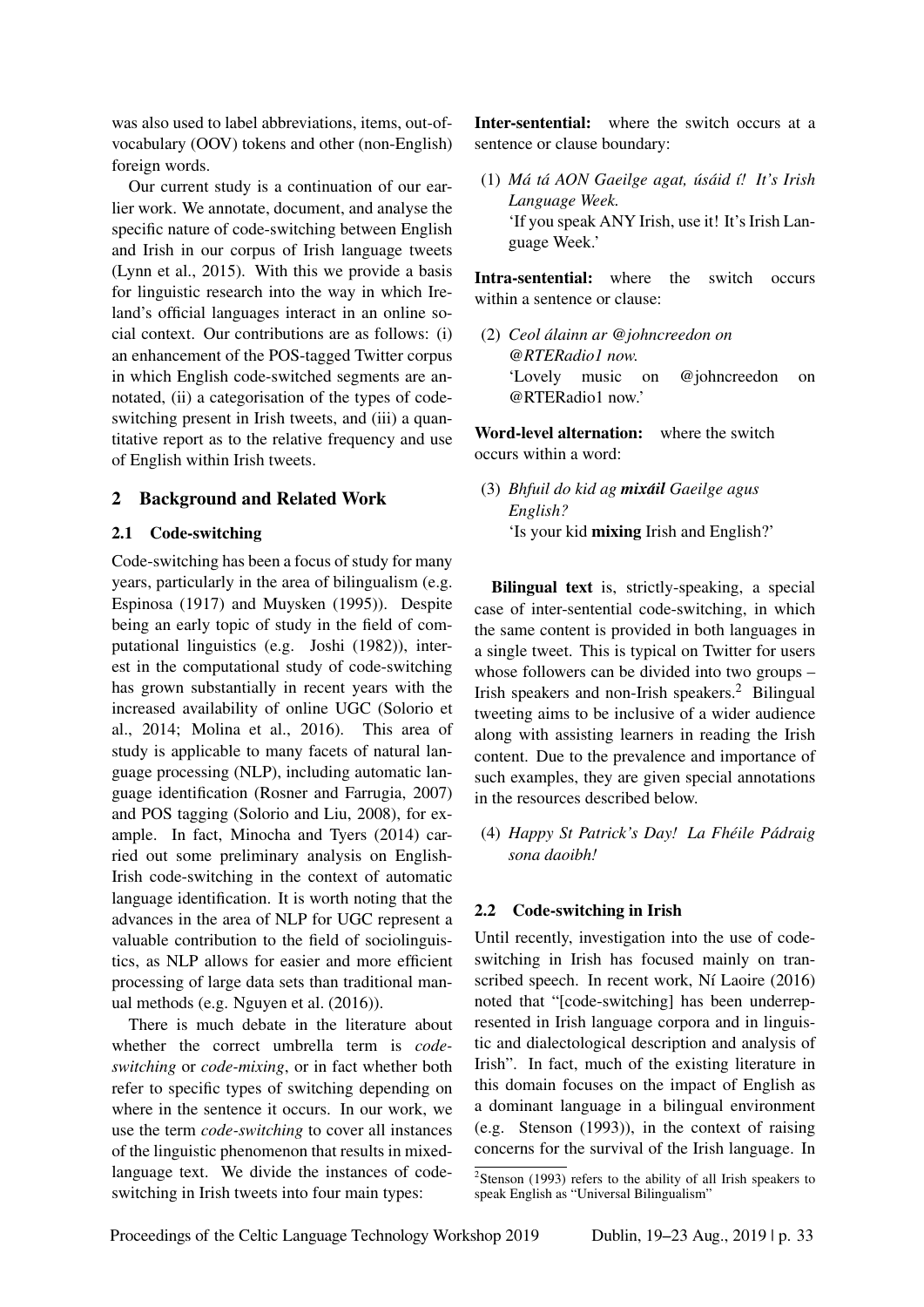the same vein, Hickey (2009) looks at the contrast between code-switching and borrowing, and its potential prevalence amongst the next generation of native Irish speakers. Her study focuses on such occurrences in unscripted speech of leaders of Irish-language pre-schools in Irish-speaking communities. Atkinson and Kelly-Holmes (2011) also investigate the nature of code-switching in spoken Irish and took a slightly different angle by looking at the use of English-Irish code-switching in comedy – with respect to the relationship between identity and language.

In terms of written text, Bannett Kastor (2008) provides a summary of the few examples of codeswitching in Irish literature from the 17th-20th century, which in many cases incidentally can also be noted as being a conduit for comedy. $3$  She notes that "multiliterate texts are constructed deliberately so that switch points or other points of linguistic contact within the text often signal additional, metaphorical levels of meaning which are coherent with the theme and/or other aspects of the work." However, such deliberate and planned code-switching differs from the nature of the switching behaviour we are concerned with here.

Interestingly, while code-switching is sometimes regarded in Ireland today (often negatively) as a 'modern' feature of the language, a number of studies have reported on the prevalence of Latin code-switching in Medieval Irish manuscripts, reflecting the multilingual environment in which medieval Irish monks and scribes worked (Dumville, 1990; Müller, 1999; Stam, 2017). These studies highlight code-switching as a natural feature of language use and as a linguistic activity that has continued across generations and across radically different linguistic environments. In the most recent study, Stam (2017) remarks, a propos of the current study, that "it appears that code-switching in writing and in speech are in some ways comparable, especially in informal textual genres". In our current study, we bridge several centuries from the analysis of medieval Irish-Latin code-switching to analyse and process Irish-English code-switching as it is used by today's Irish language community online.

#### <sup>3</sup>The data studied came from Irish language poetry, drama, fiction and nonfiction.

#### 2.3 Irish language on social media

Despite a relatively small population of speakers, the Irish language has a strong online presence on social media platforms such as Facebook, YouTube, Instagram, Snapchat, and Twitter (Lackaff and Moner, 2016). In fact, according to the Indigenous Tweets website, which curates tweets from indigenous and minority languages worldwide, there have been over 3 million tweets sent in Irish to date.<sup>4</sup> With the increased availability of user-generated Irish language content, it is unsurprising that there has been an increased interest in the application of technology to analyse Irish language use online, in order to gain insights into how the language is used (e.g. POS-tagging (Lynn et al., 2015), machine translation (Dowling et al., 2017) and sentiment analysis (Afli et al., 2017)).

# 3 Code-switching annotation

Of course, in order to carry out an in-depth analysis of the nature of code-switching amongst Irish speakers, sufficient data – in terms of quantity and richness of annotation – must be made available. Such data generally comes in two main forms. One is text that is based on recorded and transcribed speech. In terms of recorded speech, one is more likely to find instances of code-switching in spoken content that is spontaneous and nonscripted (such as the data that was used for an earlier Irish code-switching analysis by Ní Laoire (2016)). Another similarly unedited source is uncurated text such as that found in UGC, which is more likely to contain natural examples of codeswitching than standard, well-curated text. In the following section, we describe the creation of our data set of tweets, which we have annotated for code-switching.

### 3.1 Data Set

Our starting point is the gold standard POS-tagged corpus of 1537 Irish language tweets from our earlier study (Lynn et al., 2015), which sought to provide a basis for NLP analysis of the use of the Irish language online.<sup>5</sup>

For this current study, we review the tags previously assigned to English tokens. In the initial corpus development, English tokens were assigned

<sup>4</sup>http://indigenoustweets.com, figures as of July 2019.

<sup>5</sup> Please refer to cited paper for details concerning the POS tagset for Irish tweets.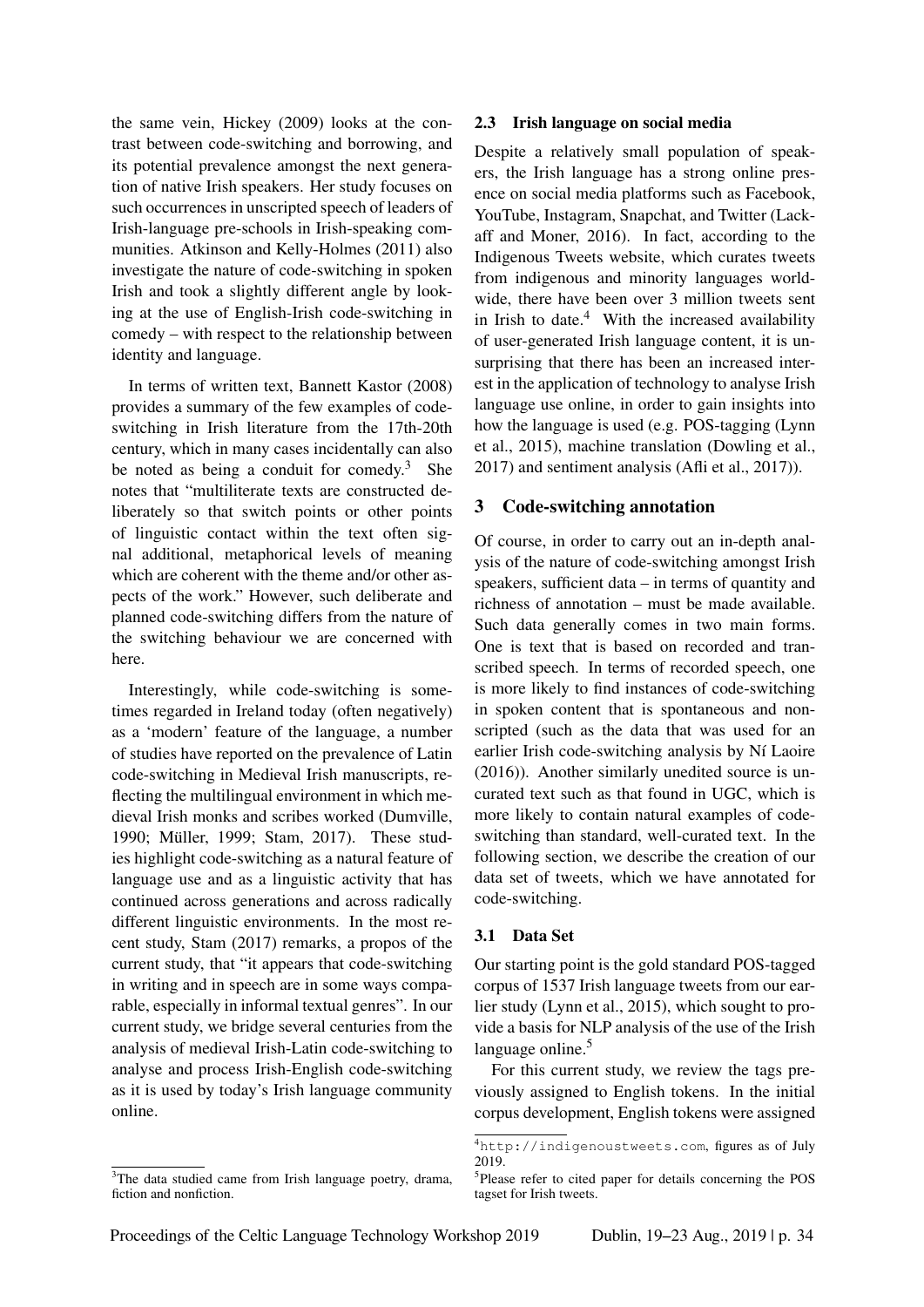the catch-all tag 'G' ('general'), which is also used to label other foreign words (of which there are a few, e.g. Japanese), items, and abbreviations. We refine this annotation by now annotating English tokens separately.

Annotation takes place at three levels: (i) Irish part-of-speech tag level: The POS-tag is changed from 'G' to 'EN' for all English tokens. (ii) Code-switching tag level: The types of code-switching that are present (if any). As per our description in Section 2.1, these labels include INTRA (intrasentential), INTER (inter-sentential), INTER-BI (bilingualism for the purposes of providing one message in both languages) and WORD (where the word contains code-switched morphemes). (iii) English part-of-speech tag level: The INTRA tags have been extended to identify the English POS (e.g. INTRA-V, INTRA-O, etc). These tags are explained in more detail in Table 1.

During annotation, we identified 41 tweets in the Lynn et al. (2015) corpus that contain both English and Irish words, but for which English was the matrix language. This type of issue often can arise within the context of language identification of tweets that contain instances of code-switching. As our interest is in English code-switching within otherwise-Irish language tweets, we have taken the viewpoint that these are errors in language identification, and have removed these examples from the corpus.

- (5) *I added a video to a @YouTube playlist* <*URL*>*Sharon Shannon - Geantra´ı na Nollag 2008 - 25-12-08* <*URL*>
- (6) *Nuacht is deana ´ ´ı Twitter Competition Help us Reach 20K!*

This leaves us with a data set of 1496 tweets annotated with POS and the above-mentioned codeswitching tags.

### 4 Analysis

### 4.1 Tag distributions

We observe that 254 (16%) of the tweets in the data set contain some form of code-switching. Firstly, it is worth looking at the POS tag distribution across all POS tags in our data:

INTER 412 tokens (representing 43% of the English tokens) are used in an inter-sentential manner – that is, as strings of English that form separate phrases or sentences.

| LOL      | LOL       | G            |              |
|----------|-----------|--------------|--------------|
|          |           | $\mathbf{r}$ |              |
| tell     | tell      | ΕN           | <b>INTER</b> |
| ya       | ya        | ΕN           | <b>INTER</b> |
| what     | what.     | ΕN           | INTER        |
|          |           | $\mathbf{r}$ |              |
| más      | má        | ି ଧ          |              |
| féidir   | féidir    | N            |              |
| leatsa   | le        | P            |              |
| foclóir  | foclóir N |              |              |
| Ioruaise | Ioruais N |              |              |
| a        | a         | Т            |              |
| sheoladh | seol      | V            |              |
| chúm     | chuig     | P            |              |
|          |           |              |              |

INTER-BI 246 tokens (26% of the English tokens) represent code-switching for the purposes of providing comprehension for two groups of followers (Irish speakers and non-Irish speakers)

| Lón   | lón        | N   |          |
|-------|------------|-----|----------|
| sa    | i.         | Ρ   |          |
| Spéír | spéir      | Ν   |          |
|       |            | ı   |          |
| MEN   | <b>MEN</b> | ΕN  | INTER-BI |
| AΤ    | AΤ         | EN  | INTER-BI |
| LUNCH | LUNCH      | EN  | INTER-BI |
| FTT.M | FTT.M      | F.N | INTER-BI |

WORD Interestingly, our data only contains two instances of word level code-switching. This ran counter to our intuition before examining the corpus data, as examples of this kind are heard in the spoken language quite frequently. The two tagged examples both use the Irish emphatic prefix 'an-' with an English root: *an-talent* 'a lot of talent'; *an-time* 'a great time'. It is possible, of course, to find other examples of this word level switching on Twitter by focused searching (e.g. examples of verbs with the gerund suffix '-*áil'* : *creepáil*, *buzzail, text ´ ail, snapchat ´ ail, flirt ´ ail ´* , etc.). However, our data suggest that the relative frequency of such types may not be as high as our intuition leads us to believe.

| tá        | bí        |   |      |
|-----------|-----------|---|------|
| an-talent | talent EN |   | WORD |
| qo        | qo        |   |      |
| deo       | deo       | N |      |

Proceedings of the Celtic Language Technology Workshop 2019 Dublin, 19–23 Aug., 2019 | p. 35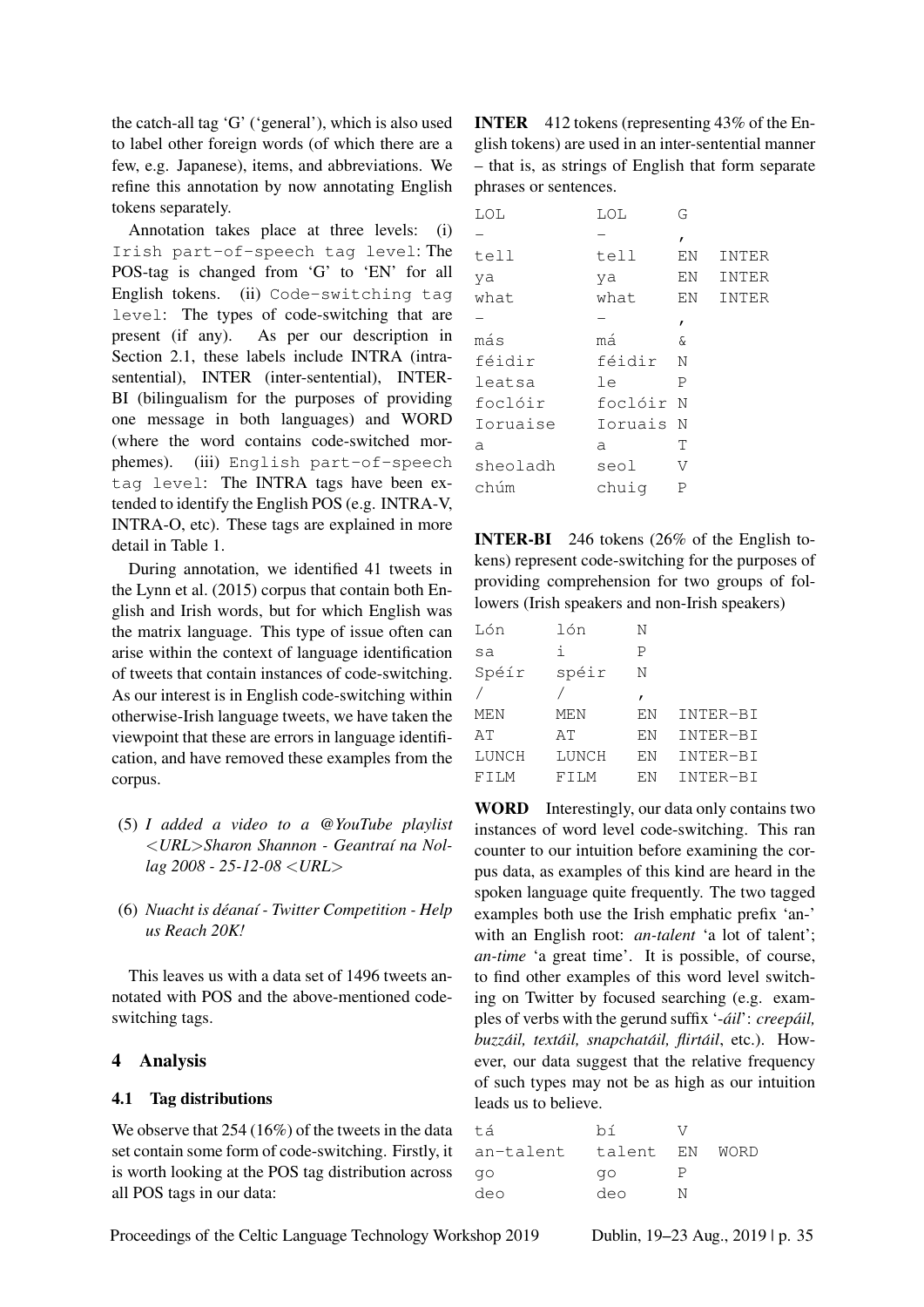| agaibh | aq   |  |
|--------|------|--|
| in     |      |  |
| Éirinn | Éire |  |

INTRA(+EN-POS) 297 tokens (31% of the English tokens) are used in an intra-sentential manner, that is to say that these English tokens are inserted comfortably within the syntax of Irish phrases. Figure 1 shows the distribution of the EN POS tags for intra-sentential code-switching. This feature is of the most interest to us, and is therefore described in more detail in the next section.

| Don't  | Don't  | EN  | INTRA-V |
|--------|--------|-----|---------|
| forget | forget | F.N | INTRA-V |
| to     | to     | F.N | INTRA-P |
| use    | use    | EN  | INTRA-V |
| the    | the    | F.N | INTRA-D |
| cúpla  | cúpla  | D   |         |
| focal  | focal  | N   |         |
| aq     | aq     | P   |         |
| obair  | obair  | N   |         |
| aqus   | aqus   | &   |         |
| ar     | ar     | P   |         |
| scoil  | scoil  | N   |         |
|        |        |     |         |



Figure 1: Distribution of INTRA tags, showing the syntactic role of code-switched tokens. Tag descriptions are given in Table 1

### 4.2 Nature of INTRA code-switching in Irish tweets

One striking outcome of preliminary observations of this work is the distribution of syntactic patterns that arise within intra-sentential code-switching between Irish and English. There is a clear ease with which English nouns are used to replace Irish nouns in a single instance. For example *Figiúirí nua tally do Chonamara* 'New tally fig-

| <b>INTRA+POS</b> | <b>POS</b> meaning |
|------------------|--------------------|
| <b>INTRA-N</b>   | Noun               |
| <b>INTRA-V</b>   | Verh               |
| <b>INTRA-A</b>   | Adjective          |
| <b>INTRA-P</b>   | Preposition        |
| <b>INTRA-D</b>   | Determiner         |
| <b>INTRA-R</b>   | Adverb             |
| $INTRA-!$        | Interjection       |
| <b>INTRA-O</b>   | Pronoun            |
| <b>INTRA-G</b>   | General            |
| INTRA- $\&$      | Conjunction        |
| <b>INTRA-VN</b>  | Verbal Noun        |
| <b>INTRA-T</b>   | Particle           |

Table 1: Explanation of fine-grained (INTRA+) intrasentential tags

ures for Connemara'. In this instance, the English word 'tally' is part of a noun compound.<sup>6</sup> In Irish, the head of noun compound is the first noun (figiúirí tally) – in English it is the last (tally figures). In addition, the position of the adjective *nua* 'new' follows the rules of Irish syntax by following rather than preceding the head noun. Several similar noun-adjective examples exist in the corpus: *keyboards* beag 'small keyboards', *podcast* úr 'new podcast', *an album* nua 'the new album', *an stuff* corcra 'the purple stuff'. It is interesting to note that in these final two cases, there exist Gaelicized spellings of the codeswitched words, *albam* and *stuif* respectively. In the first case at least, had the Irish form been intended, one would have *an t-albam nua* to satisfy Irish grammatical constraints related to the gender of the noun.

The relative infrequency of intra-sentential verb usage is particularly interesting when we consider the variations across English and Irish with respect to word order (SVO vs VSO). We observe that 5 out of the 34 INTRA-V (English verb) occurrences occur alone in an Irish context. (e.g. *Wish nach raibh aon obair le deanamh agam ´* 'Wish I didn't have work to do') All other 29 instances are part of an Irish string of two or more tokens (e.g. *am eigin an bhliain seo sounds good ´* 'some time this year sounds good'). Interestingly, Müller (1999) observed a similarly rare switching of verbs from Irish to Latin in historical texts.

<sup>&</sup>lt;sup>6</sup>Interestingly, the Gaelicized spelling *teailí* is recorded in dictionaries and is seen occasionally in Irish writing.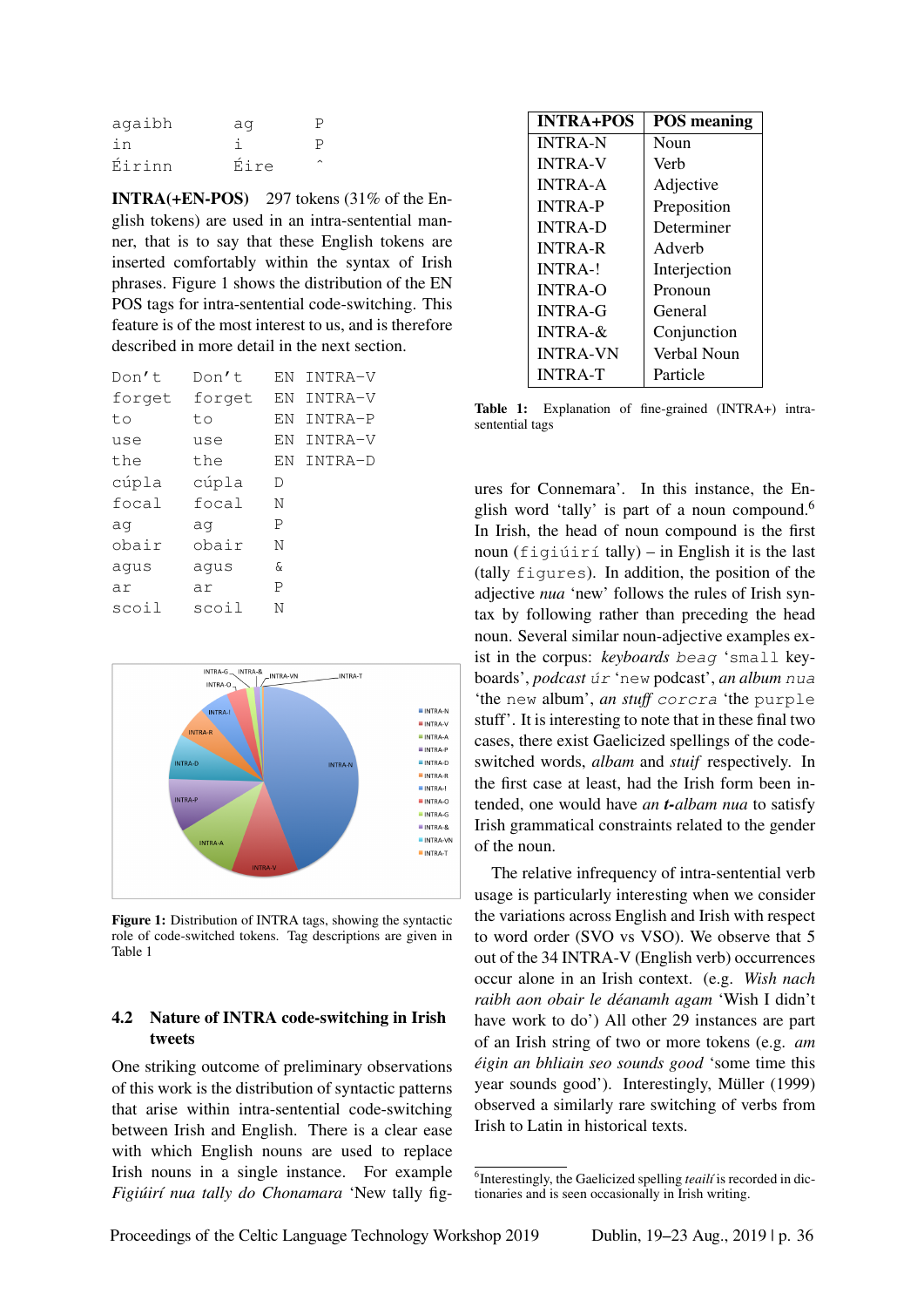### 4.3 Automatic POS tagging and detection of code-switching

We also reproduced the automatic POS tagging experiments from Lynn et al. (2015) with the addition of the EN tag in order to evaluate the impact of the slightly richer tagset on tagger performance, and to assess this as an approach to detecting codeswitched segments. Due to the relative infrequency of code-switching types (INTRA, INTER, INTER-BI, WORD), we do not yet have enough data to train an effective tagger for this level of annotation, so the results below involve only the introduction of the tag EN.

In Table 2, the results given for the models Base-Morf and NormMorf (using the Morfette tagger of Chrupala et al. (2008)) and ArkLemma#URL@ (using the ARK tagger of Gimpel et al. (2011)) are the same as those of Lynn et al. (2015), to which we refer the reader for full experimental details. The results given with the suffix +EN repeat the same experiments but this time based on the training and test data that we have retagged, using the EN tag for code-switched tokens. Given the relative infrequency of the EN tag in the overall corpus, it is not surprising that the results change only slightly. The slight improvements coming from the introduction of the EN tag might be explained in part by the use of the G tag as a kind of "catchall", making it difficult for the tagger to learn generalizations over examples of G tags. For example, in the original training corpus without the EN tag, there many sequences of two or more consecutive G tags. As a consequence, the taggers of Lynn et al. (2015) sometimes incorrectly assign G tags to one or more Irish words following an English word, but this seems to happen less often after introduction of the separate EN tag.

#### 5 Inter-annotator Agreement

In order to assess consistency, levels of bias, and reliability of the annotated data, we carried out an Inter-Annotator Agreement (IAA) study. There are a number of metrics used widely to calculate IAA in classification tasks (Artstein and Poesio, 2008). In this study, we report IAA between two annotators using Cohen's Kappa (Cohen, 1960):

$$
\kappa = \frac{P(A) - P(E)}{1 - P(E)}
$$

where  $P(A)$  is the proportion of observed agreement among annotators, and  $P(E)$  is the propor-

| <b>Training Data</b>     | Dev   | <b>Test</b> |  |  |
|--------------------------|-------|-------------|--|--|
| <b>Baseline</b>          |       |             |  |  |
| <b>Rule-Based Tagger</b> | 85.07 | 83.51       |  |  |
| <b>Morfette</b>          |       |             |  |  |
| <b>BaseMorf</b>          | 86.77 | 88.67       |  |  |
| BaseMorf+EN              | 87.16 | 88.64       |  |  |
| NormMorf                 | 87.94 | 88.74       |  |  |
| NormMorf+EN              | 88.06 | 89.22       |  |  |
| ARK                      |       |             |  |  |
| ArkLemma#URL@            | 91.46 | 91.89       |  |  |
| ArkLemma#URL@+EN         | 91.23 | 91.98       |  |  |

Table 2: Changes in POS-tagging accuracy following separate labelling of English tokens (+EN indicates new experiments).

tion of expected agreement. By correcting for  $P(E)$ , this measurement accounts for the fact that the annotators are expected to agree a proportion of times just by chance. Di Eugenio and Glass (2004) present the calculation of Cohen's  $P(E)$  as:

$$
P(E) = \sum_{j} p_{j,1} \times p_{j,2}
$$

where  $p_{j,a}$  is the overall proportion of items assigned to a label  $j$  by annotator  $a$ .

For this study, we presented all 1496 tweets to the annotators. Annotators first received instructions to annotate all English tokens as 'EN'. For each English token, according to the codeswitching categories described in Section 2.1, a new tag was to be inserted in the next column (IN-TER, INTER-BI, INTRA or WORD). We refer to these as *coarse-grained tags*. For each INTRA tag we also asked the annotators to identify the POStag for the English token (e.g INTRA-N (noun), INTRA-V (verb), etc). We refer to these as *finegrained tags*. 943 tokens in the corpus are English tokens, and as such our kappa score is based on the agreement of the labelling of these tokens.

We achieved a kappa agreement rate of 0.69 on coarse-grained tags and 0.74 on fine-grained tags. On closer inspection, there were a couple of clear explanations for the coarse-grained tagging disagreements. Some cases involved confusion between INTER vs INTER-BI, and INTER vs IN-TRA. As an instance of INTER usually consists of a string of tokens (e.g. 'a rock and a hard place'), a single misinterpretation can lead to multiple instances of tag disagreement.

We use Landis and Koch (1977)'s metric shown in Table 3 for interpretation of our Kappa results.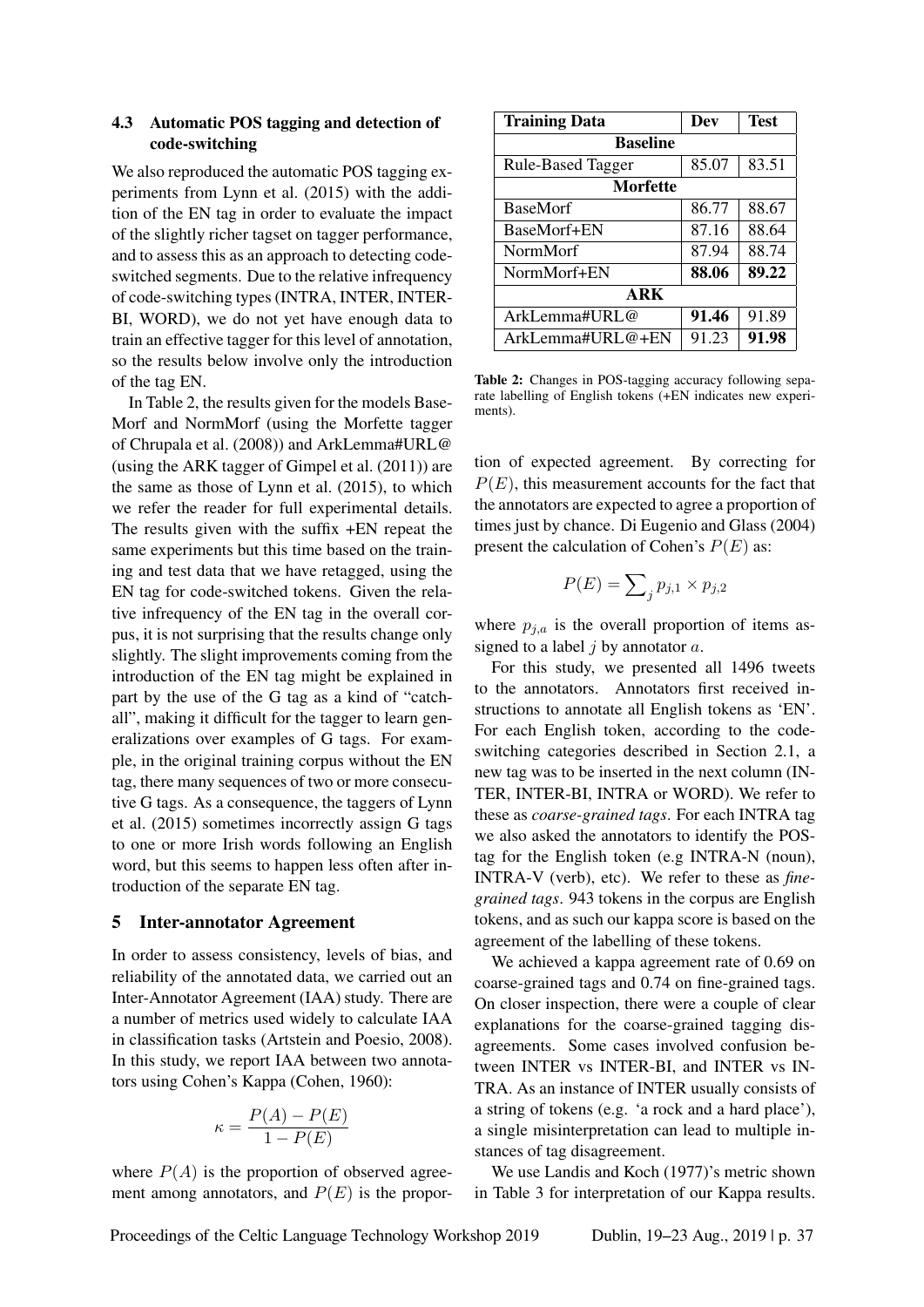| Kappa value   | <b>Strength of Agreement</b> |
|---------------|------------------------------|
| < 0.00        | None                         |
| $0.00 - 0.20$ | Slight                       |
| $0.21 - 0.40$ | Fair                         |
| $0.41 - 0.60$ | Moderate                     |
| $0.61 - 0.80$ | Substantial                  |
| $0.81 - 1.00$ | <b>Almost Perfect</b>        |

Table 3: Landis and Koch's interpretation of Cohens's Kappa

While our results are regarded as substantial agreement we will take this as an opportunity to identify the areas of confusion and to revise our annotation guidelines for future labelling work.

#### 6 Conclusion and Future Directions

We have reported on the enhancement of a corpus of POS-tagged Irish tweets with code-switching annotations and provided a categorisation of codeswitching types of Irish UGC. We have also provided a quantitative report with respect to the distribution of code-switched tweets and tag types in the corpus.<sup>7</sup>

We have also reported more accurate automatic POS tagging results for these tweets, based on the inclusion of updated EN labels.

Our study has revealed that Irish speaking online users switch effortlessly and effectively between Irish and English. This ease demonstrates the clever mix across the syntax paradigms of both languages and supports the argument that codeswitching is indeed a reflection of advanced grammatical ability. The various different types of code-switching employed suggested different motivations for this linguistic behaviour.

In terms of future work, the natural progression for this study would be to increase the size of the dataset so that more instances of code-switching can be observed and analysed. Of course, after having observed the disagreements amongst annotators in our IAA study, we will need to update the annotation guideline to make the instructions much clearer and to avoid ambiguity.

In future work, we would also like to take a more socio-linguistic approach to our analysis. We would like to investigate users' motivation for code-switching and assess whether linguistic patterns provide clues as to why and when English text is inserted into Irish tweets. For example, in some instances, we observe that English noun phrases are used where there is no official Irish term for a concept, and in other instances where there is an official Irish term that may not be known to the speaker (or if known, not preferred). This type of information would be a useful source of data for language planning and terminology development.

Given that Stam (2017) notes that "it appears that code-switching in medieval Irish texts may be both a functional communicative device used to structure a text and an unconscious expression of bilingual identity for a like-minded audience", we believe our corpus will provide an interesting dataset to help identify whether this holds true today.

One likely future application of this corpus is to build a tool to automatically identify codeswitching in Irish online content. Despite it being a challenging task, there has been much progress in this area, with notable impact on a number of downstream applications, as outlined by Cetinoğlu et al. (2016). Yet, we note that our own data set is still not large enough to support state-of-the-art data-driven approaches. Further development of this corpus is therefore required.

In addition, we see this data set as a starting point for a treebank of Irish user-generated content. Parsing code-switched text is an area of research attracting much attention, and for this reason we have labelled the POS-tag of the switched tokens. Again, this is simply a starting point and much larger data set will be required before a datadriven system can be developed.

#### 7 Acknowledgements

The first author's work is funded by the Irish Government Department of Culture, Heritage and the Gaeltacht under the GaelTech Project, and is also supported by Science Foundation Ireland in the ADAPT Centre (Grant 13/RC/2106) at Dublin City University.

### 8 Bibliographical References

#### **References**

 $7$ Available to download from https://github.com/ tlynn747/IrishTwitterPOS/tree/master/ Data/morfette-CS

Afli, Haithem, Sorcha McGuire, and Andy Way. 2017. Sentiment translation for low-resourced languages: Experiments on Irish General Election tweets. In *Proceedings of the 8th International Conference on Intelligent Text Processing and Computational Linguistics*, Budapest, Hungary.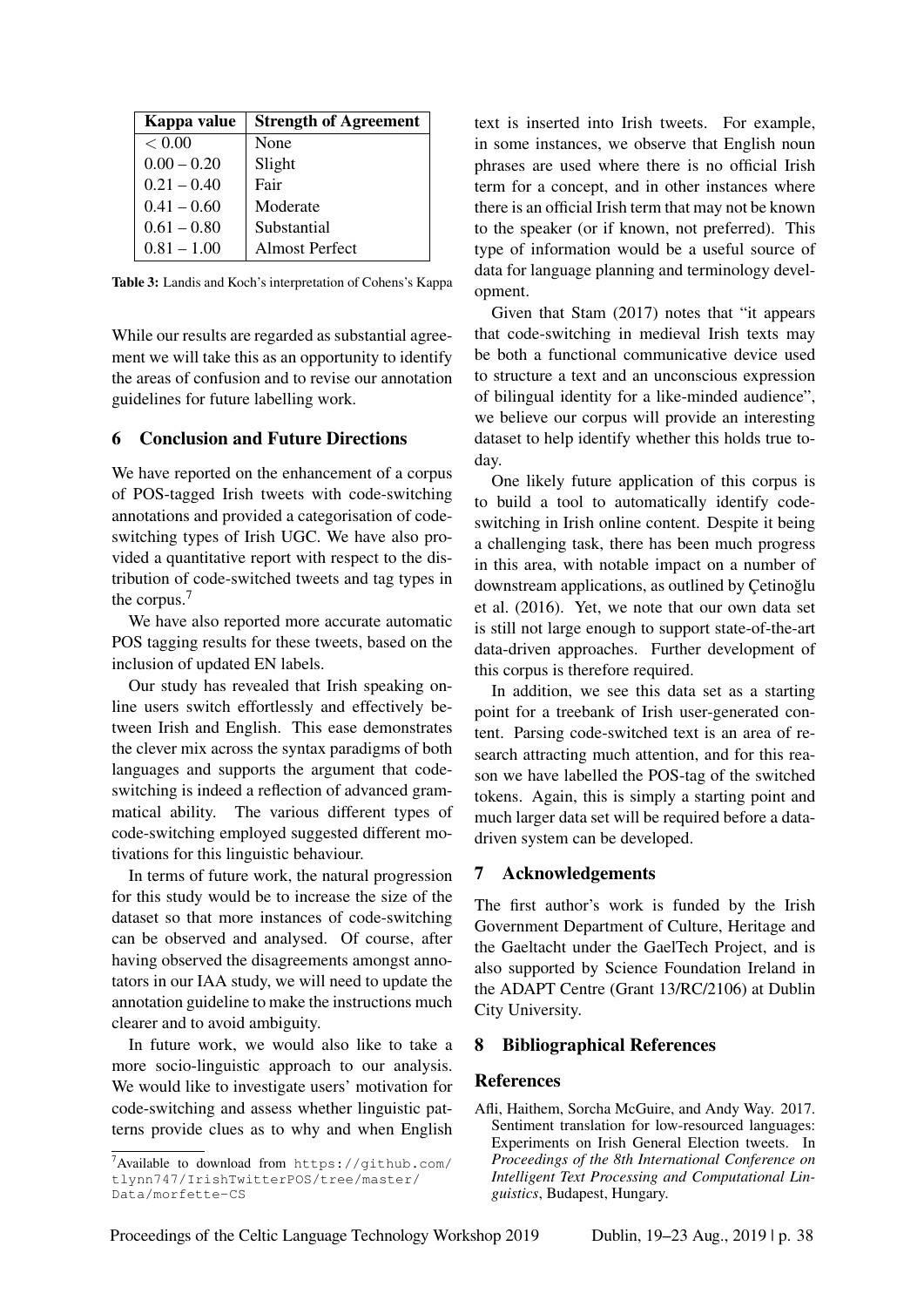- Artstein, Ron and Massimo Poesio. 2008. Inter-coder agreement for computational linguistics. *Computational Linguistics*, 34(4):555–596, December.
- Atkinson, David and Helen Kelly-Holmes. 2011. Codeswitching, identity and ownership in Irish radio comedy. *Journal of Pragmatics*, 43(1):251 – 260.
- Bannett Kastor, Tina. 2008. Code-mixing in biliterate and multiliterate Irish literary texts. *Asociacion´ Espanola de Estudios Irlandeses (AEDEI) ˜* , 3:29–41.
- Caulfield, John. 2013. *A social network analysis of Irish language use in social media*. Ph.D. thesis, Cardiff University.
- Cetinoğlu, Özlem, Sarah Schulz, and Ngoc Thang Vu. 2016. Challenges of computational processing of code-switching. In *Proceedings of the Second Workshop on Computational Approaches to Code Switching*, pages 1–11, Austin, Texas, November. Association for Computational Linguistics.
- Chrupala, Grzegorz, Georgiana Dinu, and Josef van Genabith. 2008. Learning morphology with Morfette. In *Proceedings of the International Conference on Language Resources and Evaluation, LREC 2008, 26 May - 1 June 2008, Marrakech, Morocco*.
- Cohen, J. 1960. A Coefficient of Agreement for Nominal Scales. *Educational and Psychological Measurement*, 20(1):37.
- Di Eugenio, Barbara and Michael Glass. 2004. The Kappa statistic: a second look. *Computational Linguistics*, 30(1):95–101, March.
- Dowling, Meghan, Teresa Lynn, and Andy Way. 2017. A crowd-sourcing approach for translations of minority language user-generated content (UGC). In *Proceedings of The First Workshop on Social Media and User Generated Content Machine Translation*, Prague, Czech Republic.
- Dumville, David. 1990. Latin and Irish in the Annals of ulster, a.d. 431- 1050. *Histories and Pseudo-Histories of the Insular Middle Ages*, pages 320–341.
- Espinosa, Aurelio, 1917. *The Pacific Ocean in History*, chapter Speech Mixture in New Mexico: the influence of English language on New Mexican Spanish. New York MacMillan.
- Gimpel, Kevin, Nathan Schneider, Brendan O'Connor, Dipanjan Das, Daniel Mills, Jacob Eisenstein, Michael Heilman, Dani Yogatama, Jeffrey Flanigan, and Noah A. Smith. 2011. Part-of-speech tagging for Twitter: Annotation, features, and experiments. In *Proceedings of the 49th Annual Meeting of the Association for Computational Linguistics: Human Language Technologies: Short Papers - Volume 2*, HLT '11, pages 42–47, Stroudsburg, PA, USA. Association for Computational Linguistics.
- Grosjean, François. 2010. *Bilingual: Life and Reality*. Harvard University Press.
- Hickey, Tina. 2009. Code-switching and borrowing in Irish. *Journal of Sociolinguistics*, 13(5):670–688.
- Joshi, Aravind K. 1982. Processing of sentences with intra-sentential code-switching. In *Proceedings of the 9th International Conference on Computational Linguistics, COLING '82, Prague, Czechoslovakia, July 5-10, 1982*, pages 145–150.
- Lackaff, Derek and William J. Moner. 2016. Local languages, global networks: Mobile design for minority language users. In *Proceedings of the 34th ACM International Conference on the Design of Communication*, SIGDOC '16, pages 14:1–14:9, New York, NY, USA. ACM.
- Landis, J. Richard and Gary G. Koch. 1977. The measurement of observer agreement for categorical data. In *Biometrics*, volume 33, pages 159–174. International Biometric Society.
- Ní Laoire, Siobhán, 2016. Irish-English Code*switching: A Sociolinguistic Perspective*, pages 81– 106. Palgrave Macmillan UK, London.
- Lynn, Teresa, Kevin Scannell, and Eimear Maguire. 2015. Minority Language Twitter: Part-of-Speech Tagging and Analysis of Irish Tweets. In *Proceedings of the 1st Workshop on Noisy User-generated Text (W-NUT 2015)*, Beijing, China.
- Minocha, Akshay and Francis M. Tyers. 2014. Subsegmental language detection in Celtic language text. In *Proceedings of the Celtic Language Technology Workshop (CLTW), co-located with COLING 2014*.
- Molina, Giovanni, Nicolas Rey-Villamizar, Thamar Solorio, Fahad AlGhamdi, Mahmoud Ghoneim, Abdelati Hawwari, and Mona Diab. 2016. Overview for the Second shared task on language identification in code-switched data. EMNLP 2016.
- Muysken, Pieter. 1995. *One speaker, two languages: Cross-disciplinary perspectives on code-switching*. Cambridge University Press, Cambridge, England.
- Müller, Nicole. 1999. Kodewechsel in der irischen Übersetzungsliteratur: exempla et desiderata. *Ubersetzung, Adaptation und Akkulturation im ¨ insularen Mittelalter*, pages 73–86.
- Nguyen, Dong, A. Seza Doğruöz, Carolyn P. Rosé, and Franciska de Jong. 2016. Computational Sociolinguistics: A Survey. *Comput. Linguist.*, 42(3):537– 593, September.
- Rosner, Mike and Paulseph-John Farrugia. 2007. A tagging algorithm for mixed language identification in a noisy domain. In *INTERSPEECH*, pages 190– 193. ISCA.
- Solorio, Thamar and Yang Liu. 2008. Part-of-speech tagging for English-Spanish code-switched text. In *Proceedings of the Conference on Empirical Methods in Natural Language Processing*, EMNLP '08, pages 1051–1060, Stroudsburg, PA, USA. Association for Computational Linguistics.